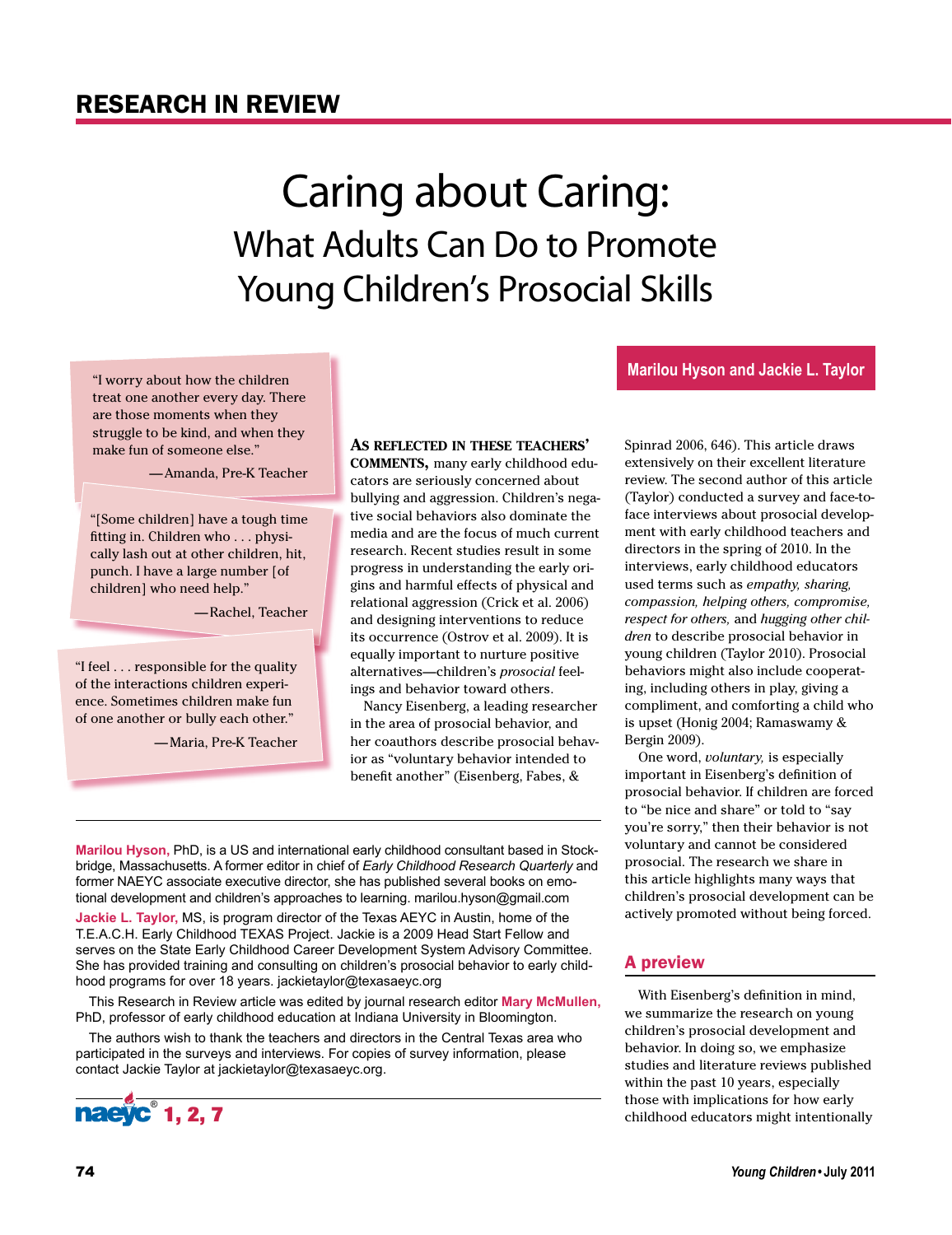

promote prosocial skills among preschool and kindergarten children.

It is important to know that much of the prosocial research has been done with parents and children at home, not with teachers and children in centerbased or family child care settings. Also, most of the research is correlational: thus it cannot show definitively that certain experiences *cause* children to be more prosocial or that children's prosocial skills *cause* them to develop other desirable competencies. However, we are confident of our conclusions here because in this review we have relied not just on the results of small individual studies but also on evidence from a number of different types of studies.

**A recent study of Head Start children showed that those who scored higher on assessments of prosocial competence were, later on in the year, assessed to be among the most "cognitively ready" for school.**

The scope of this short review is intentionally limited. We will be able to touch only briefly on research on prosocial development in infants and toddlers, in children with disabilities, and among culturally diverse children within and beyond the United States. Many of the general references listed at the end of this article will help readers pursue these and other topics in more depth.

#### Key questions

Our discussion of the research is organized around three questions: (1) Why is prosocial development so important that is, why care about caring? (2) How do children develop prosocial skills that is, are prosocial children born or made? and (3) What can early childhood professionals do to promote children's prosocial development?

#### Why care about caring?

Early childhood educators want to help children become kind, generous, and empathic. Starting early is important, because early prosocial tendencies often continue into later years. Children who are more prosocial when they begin school continue to be more prosocial in the primary grades (Eisenberg, Fabes, & Spinrad 2006). And this pattern seems to continue: one study that followed children from preschool into early

adulthood found that children who were observed to spontaneously share toys more often than their classmates showed more prosocial skill 19 years later (Eisenberg et al. 1999).

Children's prosocial competence also predicts their strengths in other areas, correlating with academic as well as social-emotional skills. For example, a recent study of Head Start children showed that those who scored higher on assessments of prosocial competence were, later on in the year, assessed to be among the most "cognitively ready" for school (Bierman et al. 2009). Another study showed that first-graders with low-income backgrounds who were more helpful to others had greater literacy skills in third grade (Miles & Stipek 2006). So there are many compelling reasons to care about caring.

#### Prosocial children: Are they born or made?

"I have students who are 'natural' helpers. These are the students who clean up without being asked, help a friend clean up spilled milk, or give someone a toy without having to be asked. I am not sure why some children have a predisposition toward prosocial behavior and some seem to struggle."

—Amanda, Pre-K Teacher

**Young Children**<br> **Young Children**<br> **Young Children**<br> **Young Children**<br> **Young Children**<br> **Young Children**<br> **Young Children**<br> **Young Children**<br> **Young Children**<br> **Young Children**<br> **Young Children**<br> **Expression of the state** Although research has identified early signs of empathy and prosocial behavior among infants and toddlers, it takes a sensitive observer to notice these signs (see, for example, Quann & Wien 2006; McMullen et al. 2009; Gillespie & Hunter 2010). By their first birthday, many children show what Hoffman (2000) calls "empathic distress"—for example, crying when they see other children cry, or looking sad when caregivers look unhappy. Around 14 months, many toddlers spontaneously try to help if someone seems unhappy. Usually this involves the toddler doing something that would be comforting to the toddler, not necessarily what would comfort the other person. By 18 months, toddlers will even help a stranger in a research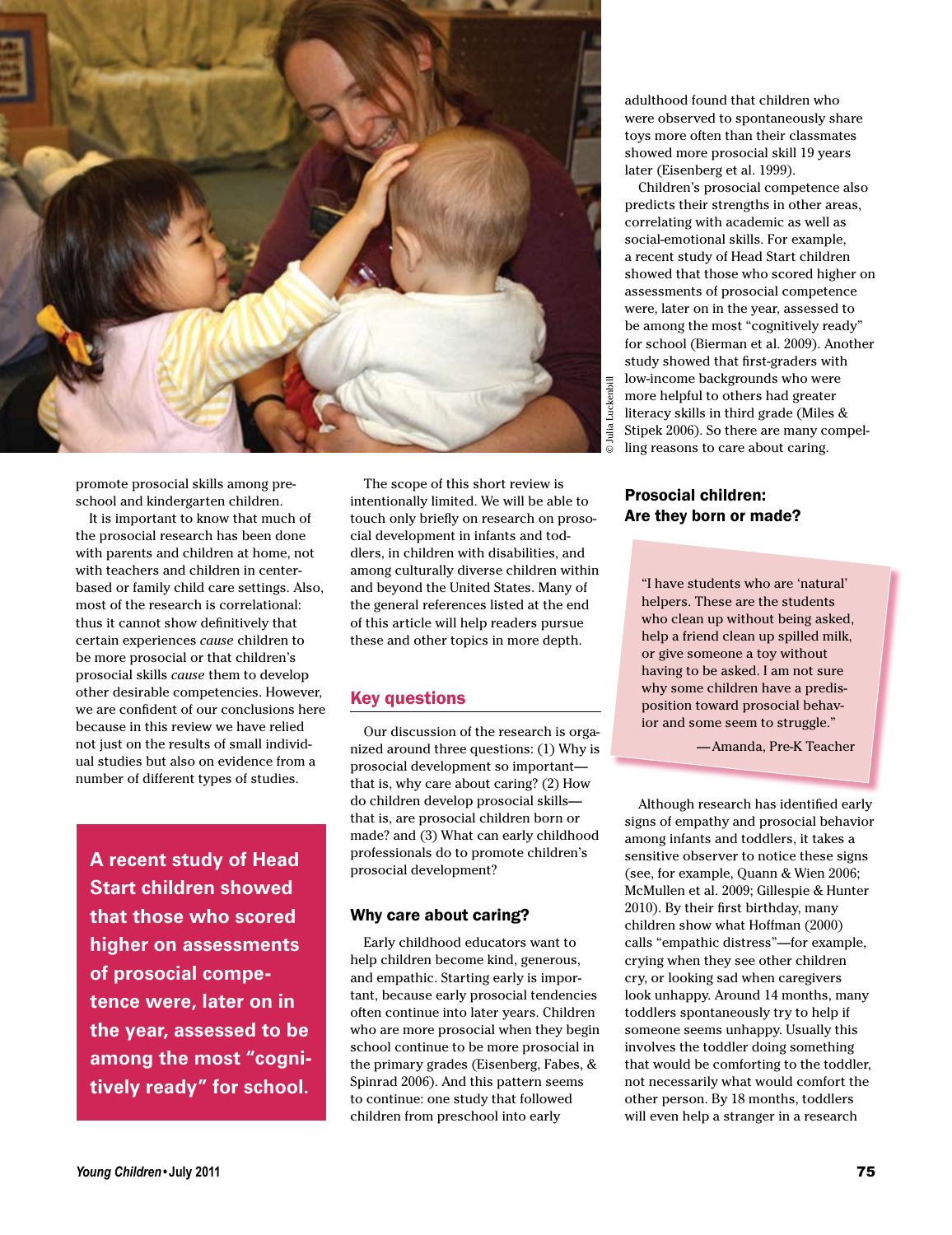

laboratory, picking up an object if they notice that the adult seems unable to do so (Warneken & Tomasello 2006).

During the preschool years, more signs of empathy, helpfulness, and concern for others usually appear, and preschoolers become more aware of and intentional about their prosocial actions (Eisenberg, Fabes, & Spinrad 2006). School-age children often behave more prosocially than they did as preschoolers, in part because of their growing ability to understand others' thoughts and feelings and to regulate their own distress and impulsive behavior.

Most children begin early in life to act in ways that show empathy and prosocial tendencies. Yet it is obvious that—at any age—some children are more helpful, concerned, and caring

than others. Are such children simply born more prosocial than their peers?

Just as there are genetic influences on children's general sociability and empathy (Knafo et al. 2008), there may also be genetic influences on prosocial tendencies, as seen in studies of identical twins later raised in different families (Knafo & Plomin 2006). However, researchers agree that these influences are small in comparison with the strong influence of children's environments, especially when it comes to children's actual behaviors, not just their general feelings of empathy. The researchers' findings contrast with the common belief—reflected by a number of teachers interviewed in Taylor's study and shown in this article—that differences in prosocial tendencies are essentially genetic or "natural."

## What can early childhood professionals do to promote children's prosocial development?

Adults are the most important features of young children's environments (see Pianta 1997; Shonkoff & Phillips 2000). In various ways, adults may encourage or discourage children's development of prosocial behavior. Across the grades, including preschool, classroom observations reveal how seldom children behave in prosocial ways and how seldom teachers explicitly encourage, reinforce, or discuss expectations for prosocial behavior (Spinrad & Eisenberg 2009). Even in some infant classrooms, observers may find active discouragement of prosocial interactions and relationships, as seen in one center (McMullen 2010) where staff always "taught" babies one by one, in isolation from others, and where staff moved a baby away from another when the two had contentedly been playing side by side.

Basing our discussion on relevant research, in the next section of the review we describe five areas in which early childhood professionals' actions can promote prosocial development.

## Promoting children's prosocial development

Educators can promote prosocial development by building secure relationships, creating classroom community, modeling prosocial behavior, establishing prosocial expectations, and supporting families.

#### 1. Building secure relationships

When teachers intentionally create secure relationships in early childhood programs, children benefit socially, emotionally, and academically (Howes & Ritchie 2002; Hamre & Pianta 2001; Palermo et al. 2007). Now we have

"Some [children] have much more prosocial families [who are nurturing], and in a classroom they are more caring with peers."

—Jermayn, Pre-K Teacher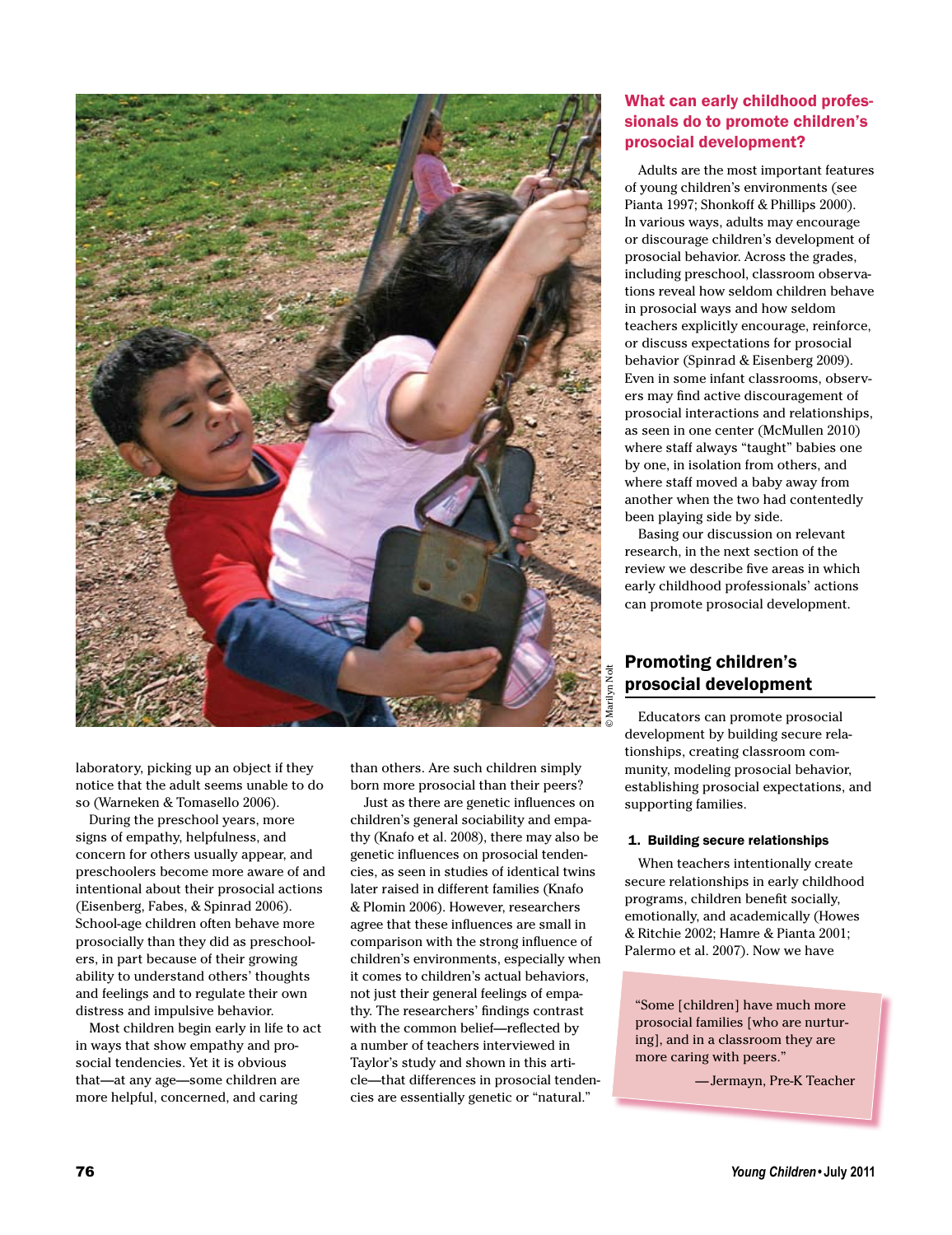evidence of the specific benefit of these relationships for children's prosocial development.

Secure relationships begin at home but extend into early childhood program settings as well. Differences in children's attachment histories (that is, whether they have previously developed secure or insecure relationships within their family) may help explain why some children enter an early childhood program with more well-developed prosocial skills than others. There is good evidence that young children who have warm relationships and secure attachments to their parents are more likely to be empathic and prosocial (Kestenbaum, Farber, & Sroufe 1989; Zhou et al. 2002; Campbell & von Stauffenberg 2008), probably because children are more likely to notice and copy the behavior of adults to whom they feel a close connection.

Turning from parents to teachers, whether or not a child's parental attachment has been secure, when teachers have warm, secure relationships with

individual children, those children show more empathy and behave more positively toward others in the classroom and as reported by mothers (Pianta & Stuhlman 2004; Spinrad & Eisenberg 2009).

Teachers can nurture warm relationships in many small ways: responding sensitively to children's everyday needs, interacting in emotionally supportive ways, listening and conversing with sincere attention. Sharing these small moments has been called "banking time" (Driscoll & Pianta 2010)—that is, investing brief, positive moments with individual children, especially those who are often overlooked or viewed negatively (Hyson 2004, 2008).

#### 2. Creating a classroom community

A core value of developmentally appropriate practice is to create a caring community of learners (Copple & Bredekamp 2009). Just as warm teacherchild relationships predict children's prosocial skills, being a member of a

**Humans are social creatures, and even subtle changes in children's social environments can make them more aware of their connection to the group.**

close-knit learning community—in a classroom or family child care home can also support children's prosocial development.

Humans are social creatures, and even subtle changes in children's social environments can make them more aware of their connection to the group. In a recent experimental study (Over & Carpenter 2009), 18-month-olds were much more likely to spontaneously help a stranger in need after they were shown



# eLearn: TYC

Digital learning for effective teaching—professional development that is interactive, collaborative, and fun!

eLearn: TYC is NAEYC's new self-paced online professional development tool. It combines a digital version of *Teaching Young Children (TYC)*, NAEYC's magazine especially for preschool teachers, with a self-assessment and the professional development resource *NEXT for TYC* to strengthen and enhance teaching effectiveness. eLearn: TYC connects teachers with their peers and offers 24/7 access to more learning opportunities.

eLearn:TYC's easy-to-use format creates a collaborative learning environment for teachers, program directors, and adult educators.

## **DISCOVER**

eLearn:TYC helps teachers discover best practices and learn creative ways to apply them in the classroom. Program directors and adult educators can lead training sessions to build on the content of *TYC* articles.

## **CONNECT**

eLearn:TYC users access an online community where they exchange ideas about best teaching practices with other educators.

## **SUCCEED**

eLearn:TYC users take self-assessments and get instant feedback, reinforcing learning and encouraging reflection. Program directors and adult educators use reporting tools to track individual and center progress. Achieving professional development goals supports teachers in their work with children and families.

*Young Children***• July 2011** 77 or call 800-424-2460, option 4. Learn more at eLearn.naeyc.org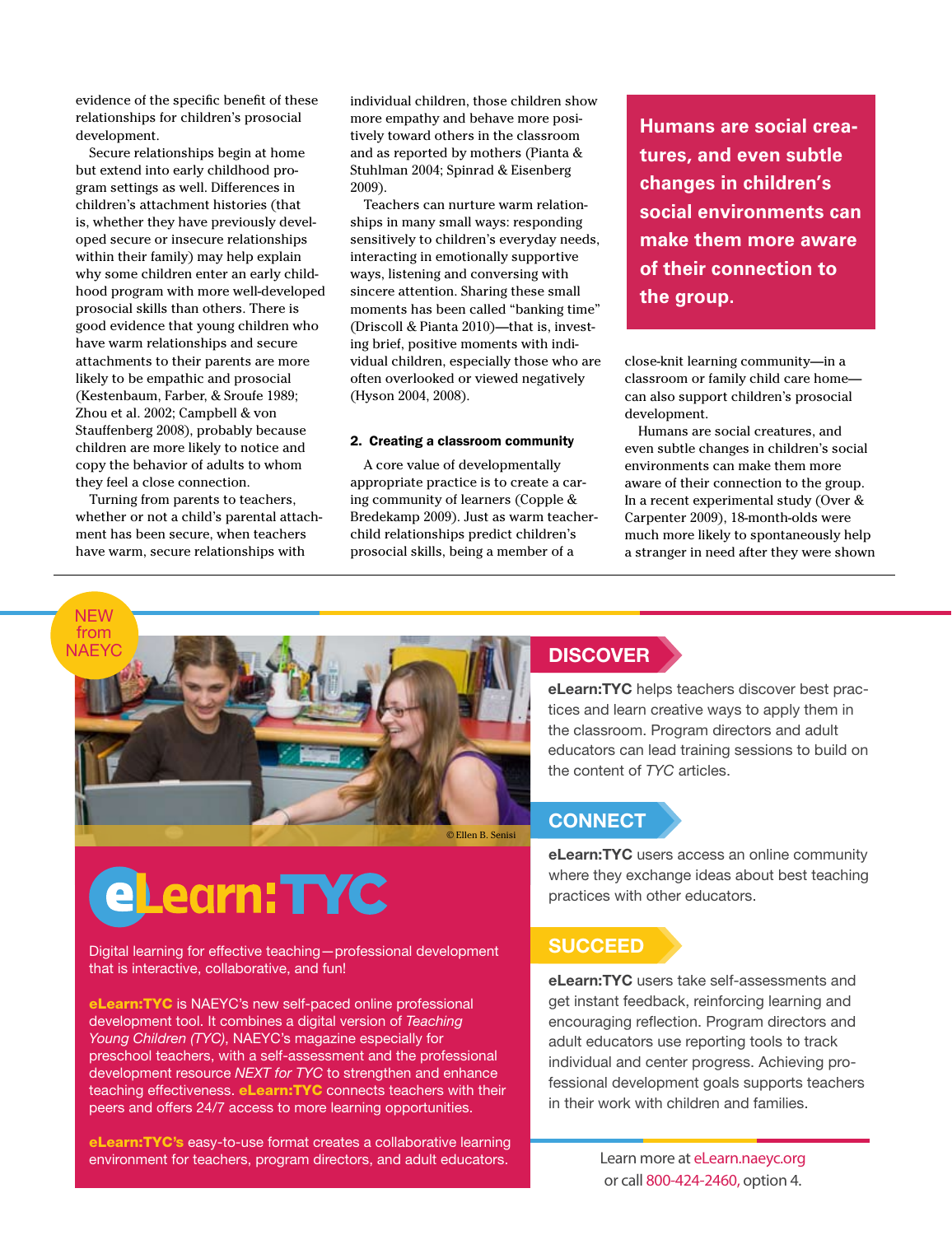photographs of people together with others than after viewing photographs of individuals alone. Teachers can help create this affiliative atmosphere in many ways, such as posting class photographs, talking about group projects, and reminding children that they are all members of a caring group of friends.

Young children are actually more likely to use prosocial behavior when they are with other children than with adults (Eisenberg, Fabes, & Spinrad 2006). Teachers can tap into this tendency by creating many opportunities for children to work and play together. As they do so, however, teachers need to scaffold children's emerging prosocial skills; for example, teachers can give a child words with which to offer help to a classmate or suggest ways that two children can extend their pretend play in a mutually interesting direction.

Friendships are especially important as contexts for prosocial development. Children who have more "supportive friendships" in preschool have been found to be more prosocial (Sebanc



2003). Wanting to play with their friends, young children may feel motivated to behave prosocially, because other children may not want to play with them unless they cooperate, help solve problems, and engage in flexible giveand-take.

There is some evidence that children who spend time with very prosocial classmates are likely to become more prosocial themselves; over time, they come to adopt the more helpful, caring norms of their peers (Eisenberg, Fabes, & Spinrad 2006). However, it is often the case that the less-prosocial children tend to spend their time with one another, thus having fewer opportunities to learn from more-prosocial classmates.

These findings should encourage teachers to identify everyday opportunities and plan strategies that will give children time, space, and support to become fully engaged members of their learning communities (see in particular Whitin 2001; Honig 2004; Jones 2005; Copple & Bredekamp 2009). As part of this effort, teachers can intentionally counteract the separation of lessprosocial children from the more prosocial by pairing and mixing up children for various activities (Bodrova & Leong 2007), creating more ways for children to experience others' prosocial and empathic behavior.

#### 3. Modeling prosocial behavior

"I have found that most of my students respond very well to the use of puppet activities. The use of a puppet makes a huge difference. If they can talk through the problem with a puppet, they build up to talking it over with a peer."

—Amanda, Pre-K Teacher

Adults' demonstration or modeling has been found to influence children's prosocial development in study after study (Eisenberg, Fabes, & Spinrad 2006). Many of these studies have used laboratory experiments to examine influences on children's generosity. For example, when children observe an adult behave in a generous way, they are very likely to imitate that behavior, not

just immediately but even after considerable time has passed—as summarized by Eisenberg and Fabes (1998).

If an adult is warm, nurturing, and responsive, children are especially likely to notice and imitate aspects of their behavior, including prosocial actions (Hyson 2004). Thus, teachers who have those characteristics have a good chance of prompting children's empathic, helpful, caring, generous behavior by demonstrating that behavior themselves. Opportunities present themselves every day: helping a child put on a new jacket that buttons differently; expressing loving concern when a child's parent has been ill; and offering some materials that will help a child finish a project. To highlight this modeling, teachers can comment on what they are doing and why ("Oh, Carla, I see that you're having trouble with that. How about if I help you? It makes me happy to help children out when they need it."). Teachers can also promote these skills by modeling kindness and consideration in their interactions with colleagues and families.

#### 4. Establishing prosocial expectations

"I think how I address prosocial behavior plays a large role in how the children interact with one another and what they learn in the classroom."

#### —Amanda, Pre-K Teacher

Important as adult relationships and modeling are, it is not enough to set up a nurturing environment for prosocial development, or even just to be prosocial ourselves. Children are more likely to develop empathy and prosocial skills if adults make it clear that they *expect*  (but do not *force*) them to do so. Polite requests for children to be helpful and generous are effective and often necessary prompts for prosocial behavior (Eisenberg, Fabes, & Spinrad 2006). Sometimes adults may think that they should be more subtle, but children especially toddlers—may need clear prompts or cues. For example, in a laboratory study, Brownell, Svetlova, and Nichols (2009) found that 25-monthold children would share voluntarily, but to elicit this prosocial behavior the adult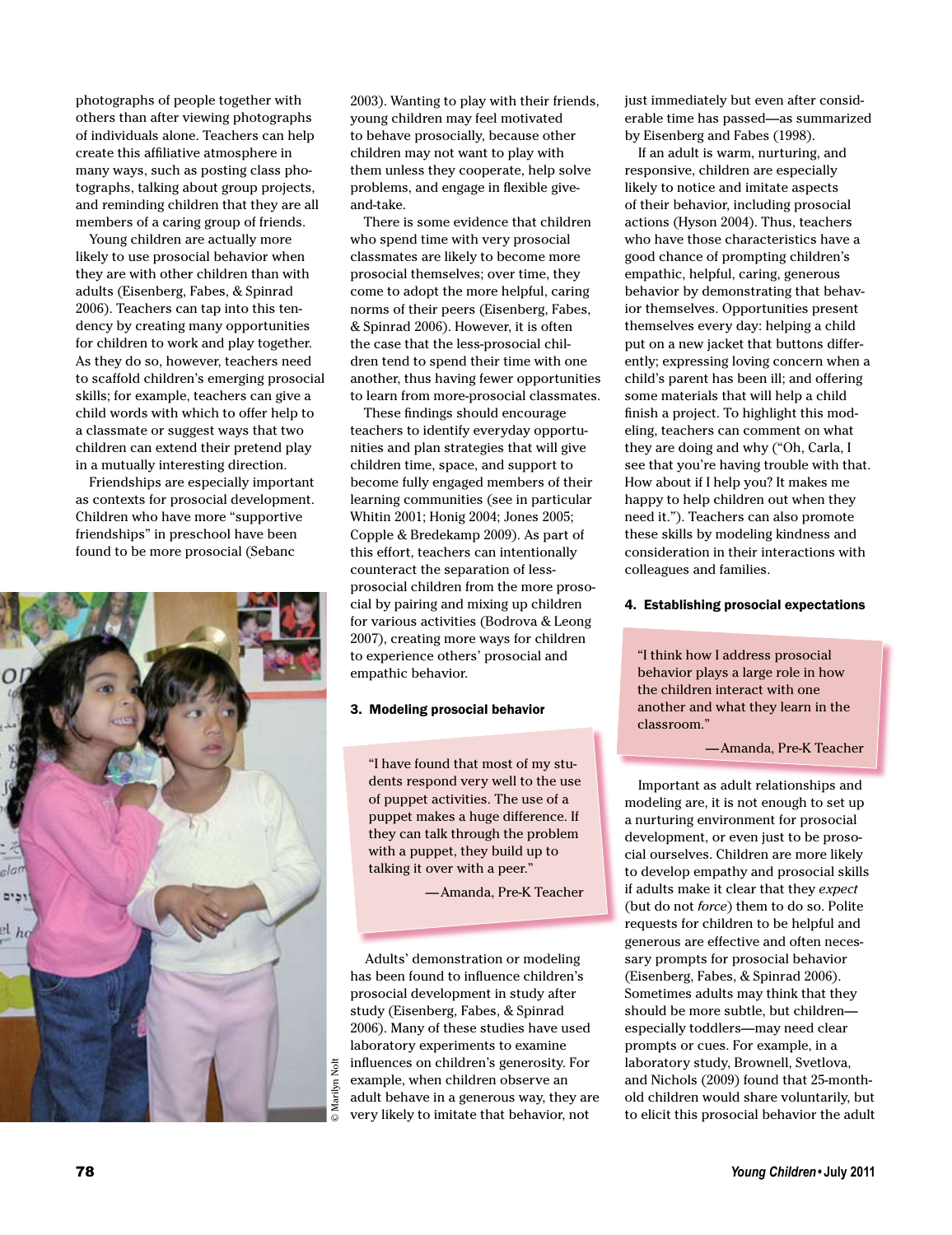needed to offer an explicit cue about what she liked or wanted ("I like crackers!" "I need a cracker!"). Note that this differs from an adult either remaining silent and waiting for the child to think of sharing the snack or, at the other extreme, telling the child that he or she must share the crackers.

**It is important to point out that there are large cultural differences and that adults in some cultures emphasize prosocial skills far more than others.**

Researchers find that when parents are very clear about the kind of behavior they expect—and what they do *not*  wish to see—children indeed become more helpful and caring than when expectations are less clearly defined (Eisenberg, Fabes, & Spinrad 2006). An especially strong influence on prosocial development is adults' use of the discipline strategy *induction—*pointing out the reasons for rules or the effect of one's behavior on others. For example, Marta's mother explains how her daughter's friend Sarah is feeling because of Marta's hurtful comments. As summarized by Eisenberg and her coauthors (2006), research indicates that induction strategies are most likely to be effective when they are presented at the child's developmental level, clear and consistent, and delivered by someone with whom the child has a close, warm relationship—which could potentially include both parents and teachers.

Adults differ a great deal in how clearly they communicate prosocial expectations to children. Although a full discussion of cross-cultural research on prosocial development is not our intention in this article, it is important to point out that there are large cultural differences and that adults in some cultures emphasize prosocial skills far more than others (Levine, Norenzayan, & Philbrick 2001; Eisenberg, Fabes, &

Spinrad 2006; Trommsdorff, Friedlmeier, & Mayer 2007). In many cultures, including most non-Western cultures, children are often expected to do real work that helps the family, care for brothers and sisters, share even their beloved possessions with younger children, and generally be more cooperative members of the community. Teachers may notice differences between children's behaviors that emerge from families' culturally influenced prosocial expectations and may see these behaviors reflected in children's pretend play and interactions with peers. When a class includes children who are growing up within such cultures, other children may have a chance to learn more cooperative and caring ways of relating to their peers.

#### 5. Supporting families

In prosocial development, as in other aspects of children's lives, families are the first and most influential teachers. There are several areas where early childhood educators might support families in this role. Whatever their culture, many families do interact with their children in ways that are likely to encourage children to become more empathic, generous, and helpful. However, other families may, without realizing it, under-



mine prosocial development by relying on practices that are unlikely to produce these desired results. For example, many parents believe that children will become more prosocial if they are given treats or other rewards for "being nice." Research indicates just the opposite, however (Eisenberg, Fabes, & Spinrad 2006; Warneken & Tomasello 2008). Although such rewards may produce short-term results, they actually backfire



*Now in Paperback*

## **Preschool in Three culTures revisiTed**

China, Japan, and the United States **Joseph Tobin, Yeh hsueh, and Mayumi Karasawa**

"This is a book I strongly recommend. It is a rich text presenting a cross cultural, cross national, and cross time account of preschool education."—*Education Review* **PaPer \$22.50**

A DVD is also available. It shows typical days in preschools in China, Japan, and the United States, with narration tracks that present explanations and reflections of early childhood educators from each country.

**insTiTuTions \$175.00 Go To JoeTobin.neT To order**

> **The university of chicago Press** www.press.uchicago.edu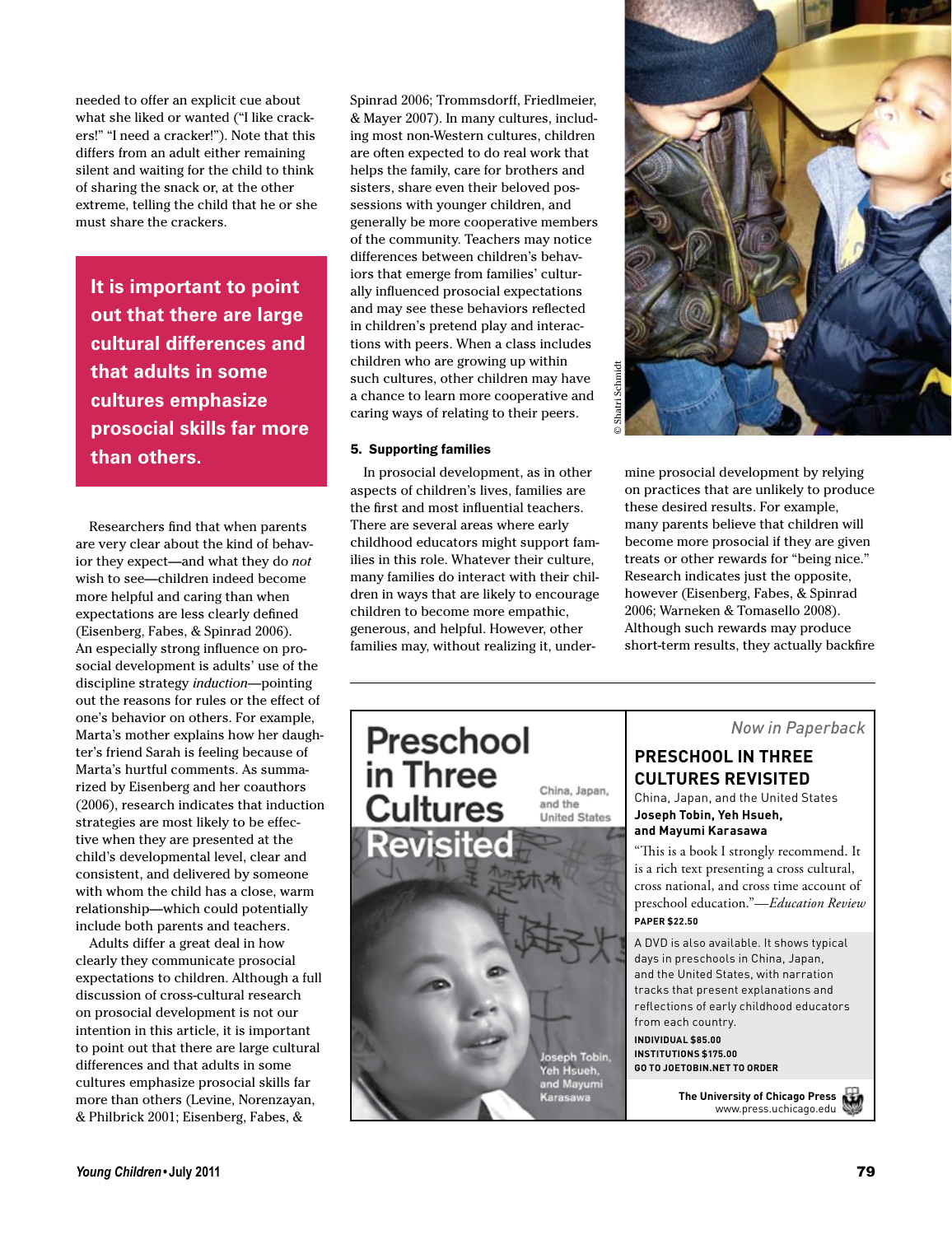**Research indicates that if parents help children learn to cope with their own negative feelings, their children become better able to tune in to and help others who are distressed.**

in the long term. Children may become *less* generous when the expected rewards stop coming their way.

While respecting families' home practices, early childhood professionals might share information about the risk of rewarding children for sharing or being kind, and help families think of other ways to encourage these prosocial behaviors. For example, research indicates that if parents help children learn to cope with their own negative feelings, their children become better able to tune in to and help others who are distressed. Further, when parents talk with children about their own feelings, listen to their children when they are upset, and "coach" their children about how to express emotions, their children are likely to develop more prosocial skills (see, for example, Garner, Dunsmore, & Southam-Gerrow 2008). Research points out a few cautions about these conversations, however. First, one study (Trommsdorff 1995) suggests that when a mother becomes *overly* involved in discussing her child's distress or other highly emotional issues, the child may become so focused on her or his own negative feelings that it is difficult to regulate those emotions in order to empathize with others. And second, there is evidence that children often try to avoid conversations about their prior experiences with negative emotions, especially if mothers do not use an accepting, supportive, child-centered approach during the conversation (Waters et al. 2010).

Besides helping families have productive conversations, early childhood educators can also support families during other situations that can create risks for children's prosocial development. For example, data from a study of families living in poverty (Ryan, Kalil, & Leininger 2009) shows that those mothers who had less of a social safety net (that is, fewer available sources of social support) had children who were less

prosocial, with more behavior problems, perhaps because of their mothers' stress levels. Through family and community outreach, early childhood programs may be in a good position to help families strengthen their social networks, thereby benefiting many aspects of parents' lives, including but not limited to their ability to strengthen their children's prosocial skills.

Families' child care challenges may also affect their children's prosocial development. Using data from the NICHD (National Institute for Child Health and Human Development) Study of Early Child Care and Youth Development,

Morrissey (2009) suggests that when families use multiple child care arrangements, their children, especially younger toddlers, show less prosocial behavior than those who are in a more stable child care setting. It is possible that multiple caregiving arrangements lessen opportunities for children to develop the secure caregiver relationships that predict prosocial skill development. Although early childhood educators usually cannot control the factors that lead to individual families' child care decisions, they can advocate for policies and resources that help families access consistent, high-quality child care arrangements that will support prosocial skills as well as other competencies.

## Conclusion—Taking action for caring

The research reviewed in this article clearly demonstrates that the prosocial domain is a critical component of chil-

## **Examples of Curricula and Other Resources for Supporting Prosocial Development**

- *A Blueprint for the Promotion of Prosocial Behavior in Early Childhood* [including the Bingham Early Childhood Prosocial Curriculum], by Elda Chesebrough, Patricia King, Thomas P. Gullotta, and Martin Bloom. 2005. New York: Springer.
- Center on the Social and Emotional Foundations for Early Learning (CSEFEL). **http://csefel.vanderbilt.edu**
- Children's Kindness Network. **www.ckn-usa.org** (See especially Moozie's Kindness Curriculum, 2004.)
- The Devereux Early Childhood Initiative.
- **www.devereux.org/site/PageServer?pagename=deci\_index**
- The Incredible Years: Parents, Teachers, and Children Social Skills Training series. **www.incredibleyears.com**
- *Second Step: Social-Emotional Skills for Early Learning*, by Committee for Children. 2011. **www.cfchildren.org/programs/ssp/early-learning**
- *Skillstreaming in Early Childhood: Teaching Prosocial Skills to the Preschool and Kindergarten Child,* by Ellen McGinnis and Arnold P. Goldstein. 1990. Champaign, IL: Research Press.
- "Teaching Parents to Teach Children to be Prosocial," by Linda K. Elksnin and Nick Elksnin. 2000. **www.ldonline.org/article/Teaching\_Parents\_ to\_Teach\_Their\_Children\_to\_be\_Prosocial**
- *Teaching Tolerance,* a project publication of the Southern Poverty Law Center. **www.tolerance.org**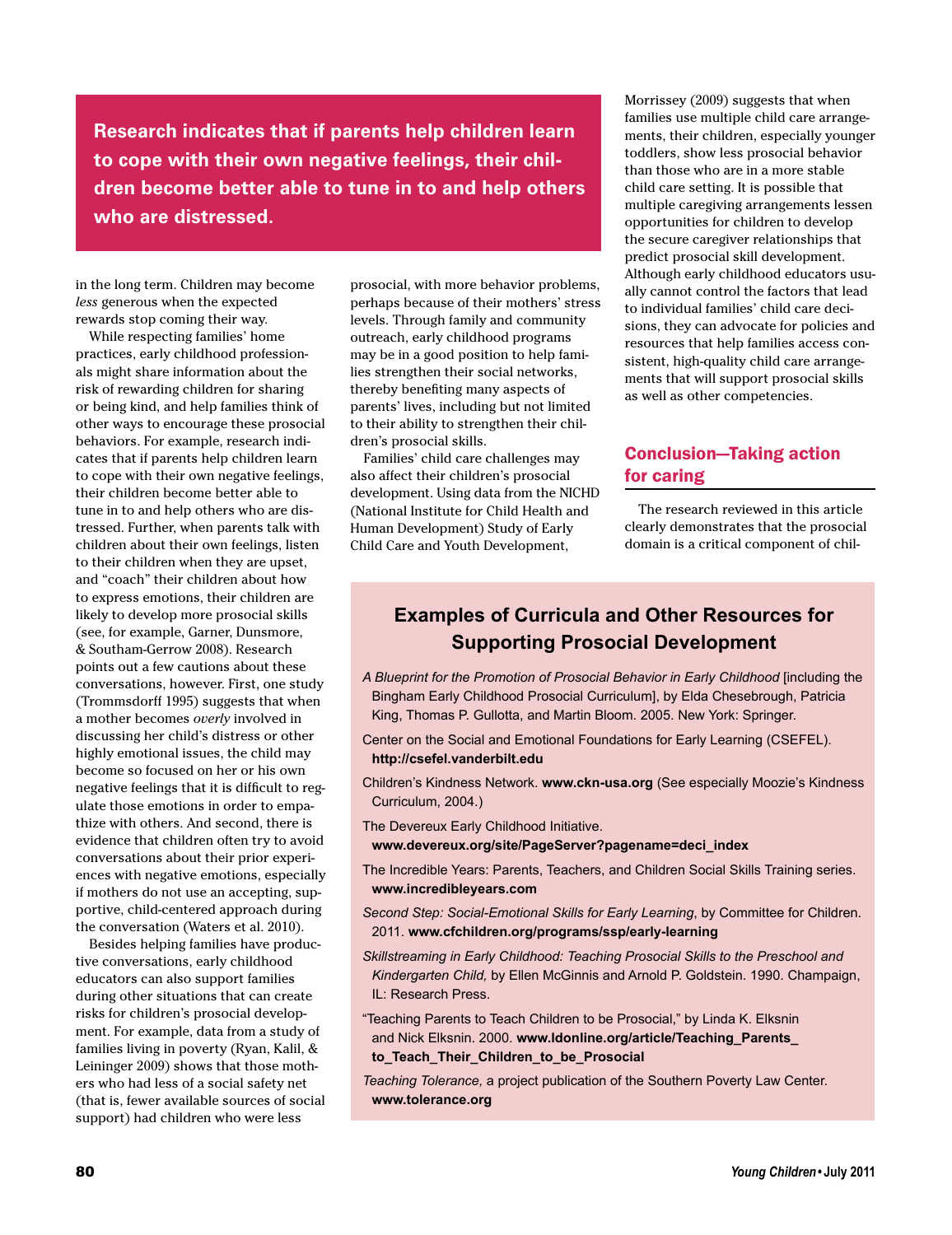dren's development. The research shows how specific early experiences may help children gain essential prosocial skills. We hope the evidence will encourage teachers, researchers, and policy makers to be at least as intentional in this domain as they are in early literacy and mathematics. The suggestions that follow, the examples of prosocial curricula and resources, and the checklist of recommended teaching practices may jump-start this process.

Program-level actions. A good starting point for an intentional approach to prosocial development is to examine and enhance the overall quality of the early childhood program. Children who attend higher quality family child care and center-based programs seem to show more empathy and positive behavior toward other children (Spinrad & Eisenberg 2009; Romano, Kohen, & Findlay 2010). This is not surprising, as many of the features associated with overall program quality are also likely to support the development of prosocial skills. Such features include professionally prepared staff who are grounded in early childhood development and pedagogy; a program environment that encourages children to work and play together; discipline strategies that encourage collaborative problem-solving; an emphasis on teachers' knowledge of holistic child development; and supports for close adult-child and peer relationships.

As suggested earlier, teachers can reexamine everyday routines and activities to see if the prosocial potential of the activities is being fully tapped (see "Research into Action"). In addition, teachers can implement various specialized curricula and other resources (see "Examples of Curricula and Other Resources for Supporting Prosocial Development") that target positive social behavior and character education. A few cautions, however: such materials should be used to strengthen—but not replace—an acrossthe-board emphasis on prosocial development. And when deciding to adopt any curriculum or other resource, early childhood professionals should think about whether the resource is consistent with the research on prosocial development as well as whether there is evidence that the resource has been

## **Research into Action: A Checklist of Everyday Strategies to Promote Prosocial Development**

Early childhood program staff can intentionally implement these and other research-based strategies, using them in ways that respond to children's culture and other individual characteristics. Many of the references in this article may help guide implementation.

- $\square$  Is each child—especially any child who may be struggling with behavioral challenges—involved in frequent, friendly, individual interactions with teachers? (Even a few minutes a day help build a secure relationship, the foundation for prosocial competence.)
- $\square$  Are classroom jobs used to build prosocial skills and a sense of community? (Invite a few children to pitch in and help open boxes that have been delivered, or ask a child for help in rearranging the books so that others can find them more easily.)
- $\Box$  Does the physical environment promote cooperation and community participation? (Set up interest areas and materials to invite small groups to work together, share supplies, and interact.)
- $\Box$  Are photos displayed that show children working and playing together, and that show children as members of their class and of their families?
- $\Box$  Do adults model prosocial behavior by showing empathy and kindness to coworkers as well as to children by using respectful language such as *thank you* and *please*?
- $\square$  Do teachers specifically, sincerely acknowledge children's prosocial behavior? ("I see that the two of you have started cleaning up the art area together. That's real cooperation!")
- $\square$  Do teachers explain the reasons behind rules and help children understand the effects of their behavior on others? This kind of inductive discipline seems to encourage children to be kind and helpful.
- □ Do classroom rules include positive, prosocial expectations—the *dos*, not just the *don'ts*? ("We are kind to our friends.")
- $\Box$  Do teachers scaffold children's efforts to be helpful and kind by giving them words to use or offering suggestions about what to do? ("Polly, I think Adriana looks worried about getting a turn with that doll. What if you say 'It's OK, you will have it in just a few minutes'? Or maybe you can say, 'Adriana, how about if we play together?'")
- $\Box$  Do teachers prompt children to help them learn prosocial behavior? ("Mary, would you show our new friend where to put the blocks when everyone is finished playing with them?")
- $\Box$  Do families receive practical, culturally relevant tips during home visits or at parent meetings to encourage prosocial behavior at home? (Avoid rewards for niceness. Instead, set clear expectations and foster warm relationships.)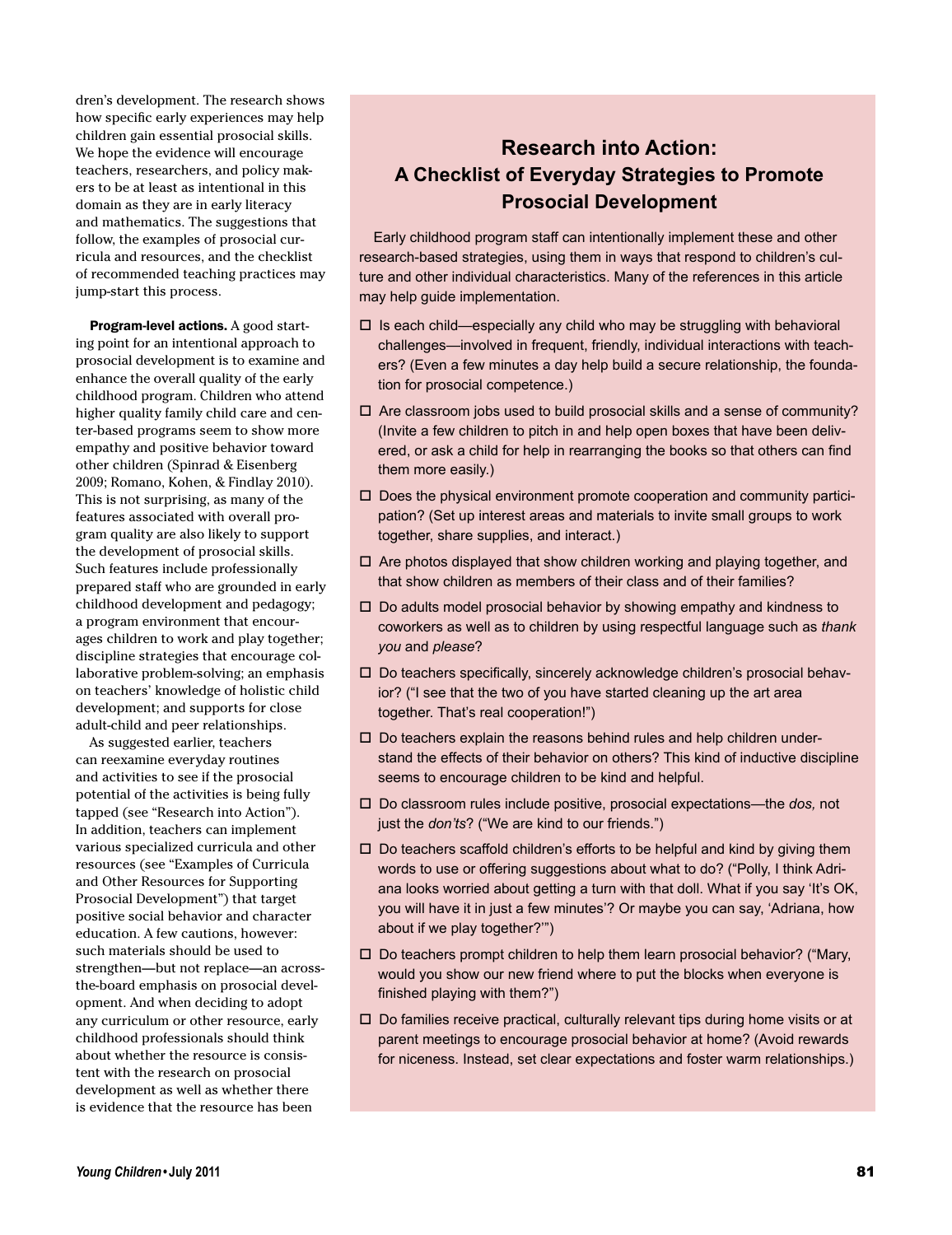

effective with children whose cultural or developmental characteristics are similar to those with whom the resource will be used.

Research actions. Thought-provoking as it is, the existing prosocial research is still more focused on looking at children at home with their families rather than in early childhood program environments. In the future, researchers must focus their work more closely on early childhood settings. Such research should analyze the effects of variations in classroom practices, teacher-child interactions, and teacher professional development on children's prosocial outcomes. Researchers also need to look more closely at early childhood programs' ability to support prosocial behavior among *all* children—children who differ in culture and language as well as those children who have disabilities and developmental delays (Dunlap & Powell 2009).

Policy actions. Finally, policy makers must focus attention on education standards and public policies that make prosocial competence a priority for early childhood education programs. Prosocial behavior is as important as, and also contributes to, outcomes in other developmental domains. Social and emotional outcomes are not always well represented in state early learning guidelines (Scott-Little, Kagan, & Frelow 2006), and specific prosocial indicators are even less evident. As states revise or expand these guidelines, early childhood professionals can point policy makers toward research that supports

**Children who attend higher quality family child care and centerbased programs seem to show more empathy and positive behavior toward other children.**

a more prominent role for prosocial outcomes.

With these actions by educators, researchers, and policy makers, the early childhood field will demonstrate with a clear, unified voice that it "cares about caring."

#### References

- Bierman, K.L., M.M. Torres, C.E. Domitrovich, J.A. Welsh, & S.D. Gest. 2009. "Behavioral and Cognitive Readiness for School: Cross-Domain Associations for Children Attending Head Start." *Social Development* 18 (2): 305–23.
- Bodrova, E., & D.J. Leong. 2007. *Tools of the Mind: The Vygotskian Approach to Early Childhood Education.* 2nd ed. Columbus, OH: Merrill/Prentice Hall.
- Brownell, C.A., M. Svetlova, & S. Nichols. 2009. "To Share or Not to Share: When Do Toddlers Respond to Another's Needs?" *Infancy*  14 (1): 117–30.
- Campbell, S., & C. von Stauffenberg. 2008. "Child Characteristics and Family Processes That Predict Behavioral Readiness for School." In *Disparities in School Readiness: How Do Families Contribute to Transitions in School?* The Penn State University Family Issues Symposia Series, eds. A. Booth & A. Crouter, 225–58. New York: Taylor & Francis Group/Lawrence Erlbaum Associates.
- Copple, C., & S. Bredekamp, eds. 2009. *Developmentally Appropriate Practice in Early Childhood Programs Serving Children from Birth through Age 8.* 3rd ed. Washington, DC: NAEYC.
- Crick, N.R., J.M. Ostrov, J.E. Burr, C. Cullerton-Sen, E.A. Jansen-Yeh, & P. Ralston. 2006. "A Longitudinal Study of Relational and Physical Aggression in Preschool." *Journal of Applied Developmental Psychology* 27 (3): 254–68.
- Driscoll, K.C., & R.C. Pianta. 2010. "Banking Time in Head Start: Early Efficacy of an Intervention Designed to Promote Supportive Teacher-Child Relationships." *Early Education and Development* 21 (1): 38–64.
- Dunlap, G., & D. Powell. 2009. "Promoting Social Behavior of Young Children in Group Settings: A Summary of Research." Roadmap to Effective Intervention Practices #3. Tampa: University of South Florida, Technical Assistance Center on Social Emotional Intervention for Young Children. www. challengingbehavior.org/do/resources/ documents/roadmap\_3.pdf.
- Eisenberg, N., & R.A. Fabes. 1998. "Prosocial Development." In *Handbook of Child Psychology, Vol. 3, Social, Emotional, and Personality Development.* 5th ed., eds. W. Damon & N. Eisenberg, 701–78. New York: John Wiley & Sons.